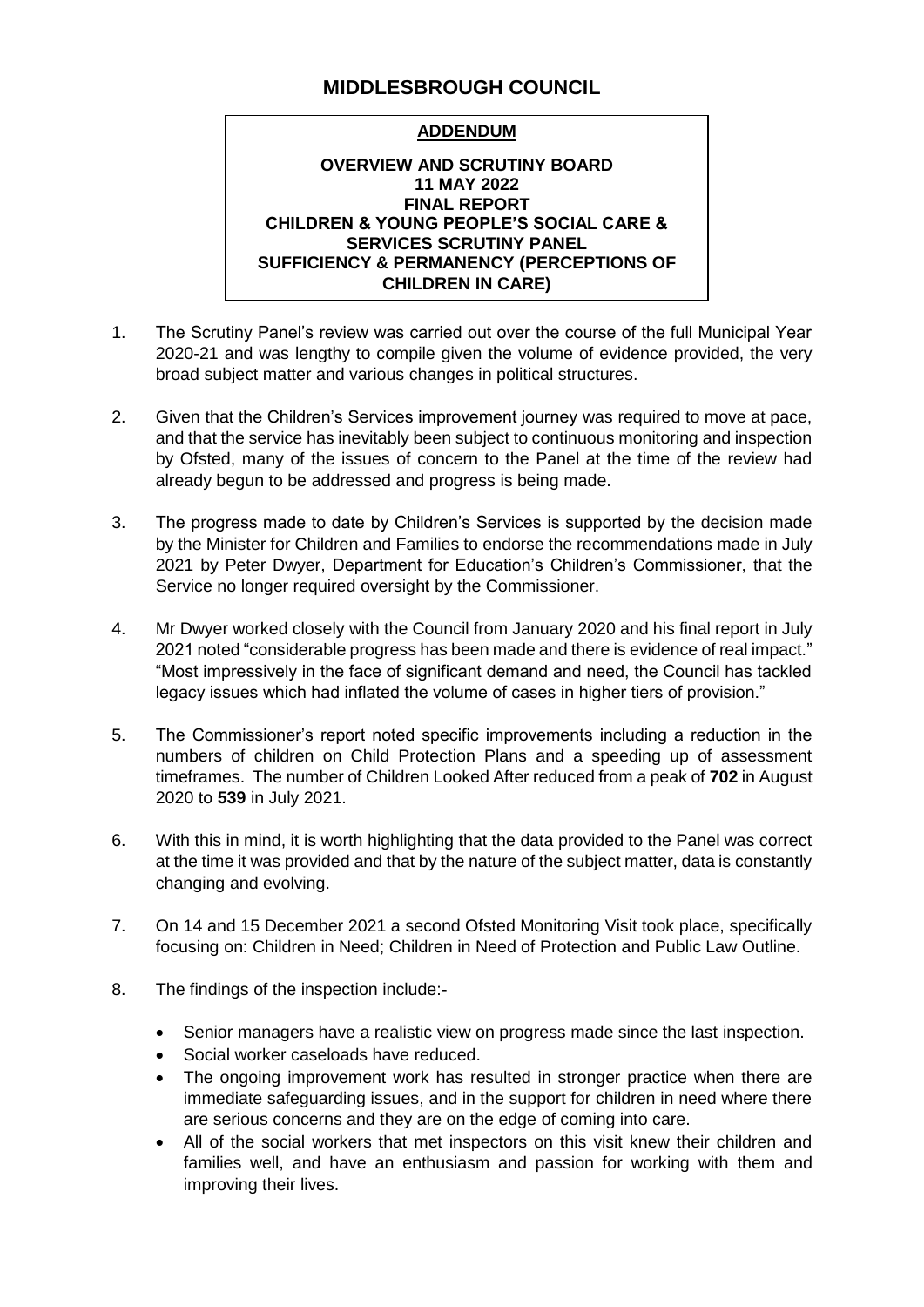- The Council is ensuring that children are allocated to social workers who have the required time to work with them.
- More focus is needed on the lived experience of individual children, but notes that plans are in place to address this and other issues

## National Picture – Latest Headline Information – 2020-21<sup>1</sup>

- 9. The latest figures available from the DfE for Children Looked After in England as of year end 31 March 2021.
- 10. As at 31 March 2021, the number of Children Looked After in England was **80,850** this figure has increased by **1%** from the previous year and is now at an all-time high.
- 11. **28,440** children started being looked after during the year ending 31 March 2021 down **8%** on the previous year.
- 12. **28,010** children ceased to be looked after during the year ending 31 March 2021 down **6%** on the previous year.
- 13. The number of children who ceased to be looked after because they were adopted was **2,870** – down **18%** on the previous year.
- 14. The rate per 10,000 children, aged 18 and under, who were looked after as at 31 March 2021 was **67** and this was the same as in 2020.
- 15. The data shows that in 2021, the number of children looked after by local authorities in England rose to its highest level at **80,850**, up by **1%** on the previous year.
- 16. The increase was driven by there being slightly more children started to be looked after during the year than those ceasing to be looked after, however, both starting and ceasing were down with monthly figures showing:-
	- The numbers of children starting to be looked after were consistently lower than usually expected throughout the year but were particularly low during periods of national lockdowns or when restrictions were in place.
	- The numbers of children ceasing to be looked after were similarly affected by the first national lockdown but returned to the levels typically expected from September 2020 onwards. This fall is likely to have driven an increase in the average duration of care for those ceasing to be looked after, which increased by a further 79 days (more than two and a half months) compared to the previous year.
- 17. Other interesting headlines suggest an impact of the pandemic are:-
	- The number of CLA who were adopted has fallen 18%, continuing a fall from a peak in 2015. The large decrease this year is likely driven by the impact on court proceedings during the pandemic where cases progressed more slowly or were paused.

**.** 

<sup>&</sup>lt;sup>1</sup> DfE Statistics for Children Looked After in England year end 31 March 2021.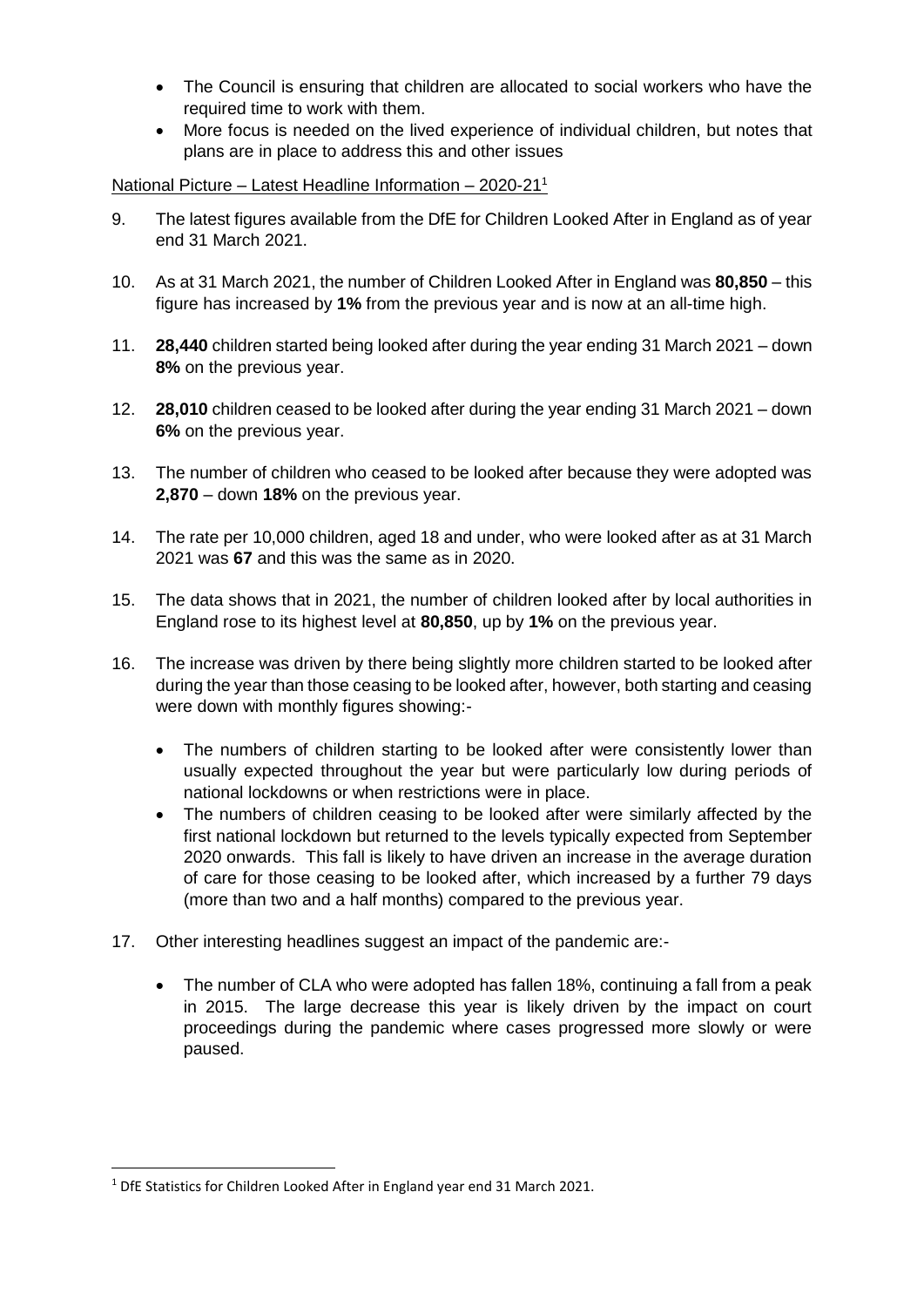# **In Middlesbrough**

18. In providing this update, the following update information was provided to the Corporate Parenting Board meeting on 18 January 2022:-

# **Permanency**

- 19. From the height of **702** children looked after in September 2020, the figure has reduced to **510.** During the 12 month period November 2020 to November 2021, numbers had reduced from 654 to 526. This was a **19.5%** reduction.
- 20. This equates to **197.4** per 10,000 per population in November 2020 reducing to **158.8** in November 2021. This is the lowest rate in 12 months and was continuing to reduce month on month. By January 2022, this rate reduced further to **149** per 10,000 – narrowing the gap for demand between Middlesbrough and its regional statistical neighbours (whose rate was **134** per 10,000).
- 21. In terms of adoption, since 1 April 2021, **19** adoption orders have been granted, including four to children from BAME backgrounds; four to sibling groups of more than two and four to children over the age of four.
- 22. More Middlesbrough children have been adopted than from any other Tees Valley Local authority.
- 23. There has been a significant reduction in the number of days between a Placement Order being granted and a child being adopted has reduced from **558** in 2019/20 to **382** in 2020/21.
- 24. There are currently **38** Middlesbrough children progressing to adoption, with all but two children already linked to potential adopters.
- 25. Within the last 12 months **76** children secured permanency via Special Guardianship Orders.
- 26. As at January 2022, there were **114** children residing in connected carer (kinship care) placements. This has reduced from a peak of **212** in 2020.
- 27. **47** children currently resided in Placements with Parents (PWP) and this has reduced from **52** in October 2021, and from a peak of **99** in September 2020, then **50** in August 2021. This equates to an overall reduction of 52%.
- 28. There has been a reduction in external residential placements from **74** in June 2021 to **47** in December 2021. This is a positive step as children cared for in Middlesbrough and in Middlesbrough placements achieve better outcomes.
- 29. School attendance for looked after children stood at **91%** in November 2021 and there had been no permanent exclusions in the last five years.
- 30. **3.1%** of looked after children are receiving less than 25 hours of education per week (11 children). Action Plans and oversight from the Virtual School were in place for each child.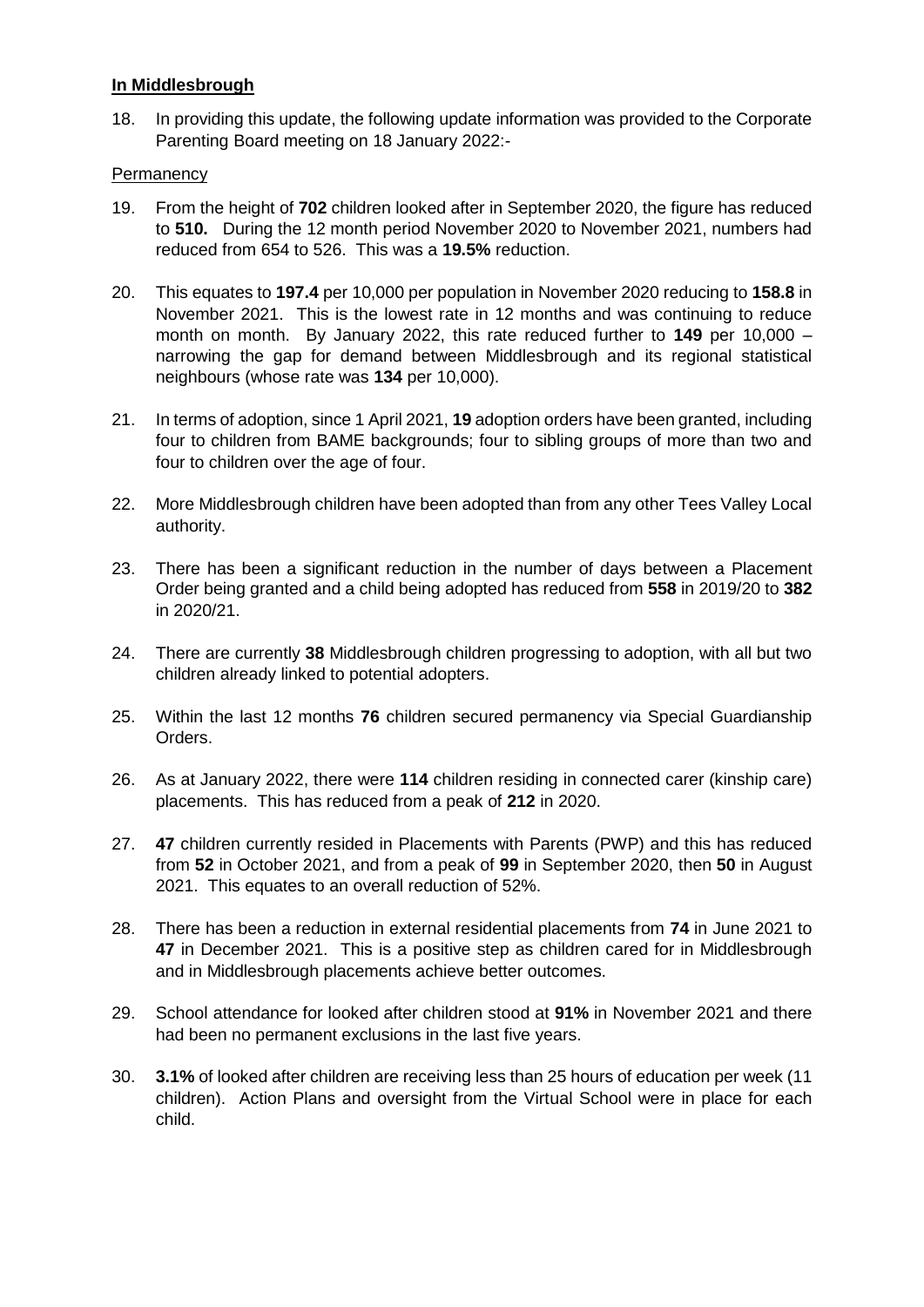31. Children's Services has identified that risks to making continuing progress include: an increase in demand across the Tees Valley, and the region as a whole; recruitment of staff within the children looked after and care leaving services.

## **Sufficiency**

- 32. In terms of increasing placements for Middlesbrough children that are closer to home, internal occupancy increased to **23** young people being placed across Middlesbrough's residential provision. Work is continuing on a regional framework (12 north east local authorities) or sub regional framework to develop this.
- 33. The intensive work undertaken with PAUSE has proved positive and the contract has been extended for a further six months. PAUSE is currently working with **11** women who have had multiple children removed from their care or are at risk of further removals.
- 34. Of the **326** foster placements, the number of in-house foster care placements (with Middlesbrough foster carers) has increased to **169 (52%)** and has now overtaken the number of placements with Independent foster carers (IFAs), **157 (48%)**. Middlesbrough continues to run a significant recruitment campaign to attract in house foster carers. In addition, a business case for a new in-house fostering service delivery model continues to be developed.
- 35. Weekly monitoring takes place in respect of residential placements in Middlesbrough and there has been a shift away from reliance on external market provision towards inhouse residential provision, largely due to the opening of Rosecroft and Daniel Court.
- 36. At the start of January 2022 there were **68** young people placed in residential provision – **23 (34%)** in internal provision and **45 (66%)** in external provision but this was reducing.

#### **Demographics**

- 37. In terms of the children looked after population in Middlesbrough, **54%** are male; **45%** are female and **1%** are unaccompanied asylum seeker children.
- 38. In terms of ethnicity of the current children looked after population in Middlesbrough, the highest percentage are White/British – **81%**, with **8%** mixed race; **7%** Black or Black/British; **2%** Asian or Asian/British and **2%** from various other nationalities.
- 39. Within the six months up to January 2022, **97** children became looked after due to abuse or neglect (this is a slight increase on the year 2020/21) and remains significantly higher than statistical neighbours and the England average.
- 40. In terms of **demand**, in January 2021 there were **617** children looked after in Middlesbrough. This figure has reduced by **17%** during the last 12 months (to January 2022), and there has been an overall reduction of **27%** since the height of demand in September 2020 (**702** children looked after).
- 41. For every 0.6 children entering care, one child exits and this ratio has been maintained for the six-month period to January 2022.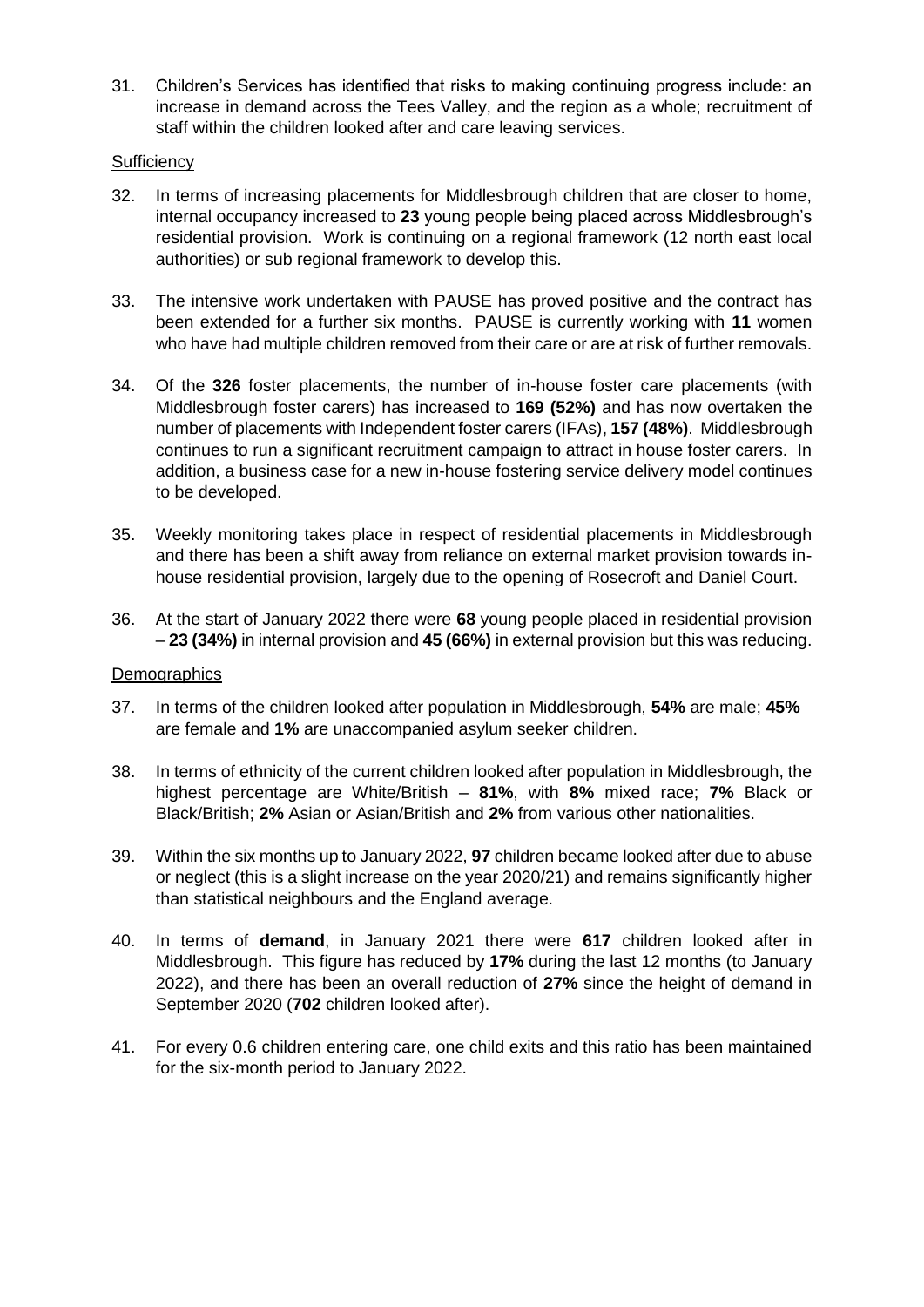## Futures for Families

- 42. Since going live in September 2020, Futures for Families had supported **50** young people on the edge of entering care. Of those 50, **37** had not become looked after (74%).
- 43. Of the 37 young people that did not become looked after:-
	- 21 were supported at Child in Need level (57%).
		- 11 remained supported at Child in Need level.
		- 10 children (47%) no longer required a Child in Need Plan and were no longer in need of support by the local authority.
	- 16 young people (43%) were subject to Child Protection procedures.
		- 10 remained supported at Child Protection level.
		- 4 (25%) were 'stepped down' to receive Child in Need support.
		- 2 (13%) no longer required any service from Children's Social Care.

# Caseloads

44. Since December 2020, and throughout the improvement journey, caseloads have consistently reduced. Whilst caseloads vary between services, the average caseload across Children's Social Care (per full time equivalent employee) stands at **16.7** in December 2021. This has reduced from **22.3** in December 2020.

## Placement Stability

- 45. In the last 12 months, less than **5%** of the children looked after population have experienced placement breakdowns.
- 46. In January 2021, **123** (20%) looked after children had experienced three or more placements over the last 12 month period.
- 47. This has reduced to **36** in December 2021. This equates to 7% of the current looked after population. This figure is currently below all external benchmarks and below Middlesbrough's outturn for 2020/21.
- 48. This has been achieved through improvement in practice, ensuring care plans are reviewed more regularly and more effective in supporting placement stability; stronger partnership working and stronger management oversight.
- 49. It is worth pointing out that not all placement moves are disruptive. For example, a child may move from a foster placement back to parents or to a planned adoptive placement.

## Quality and Impact

- 50. In terms of outcomes and quality of practice, key performance outcomes from the December 2021 performance report are highlighted below:-
	- **94%** of children looked after had been seen within the last six weeks. This is a 5% decrease from November 2021, however, this has been consistently high with more than 90% of children looked after being seen since May 2021.
	- Management oversight of cases has improved, with **94%** of children looked after receiving management oversight in the form of supervision within the month of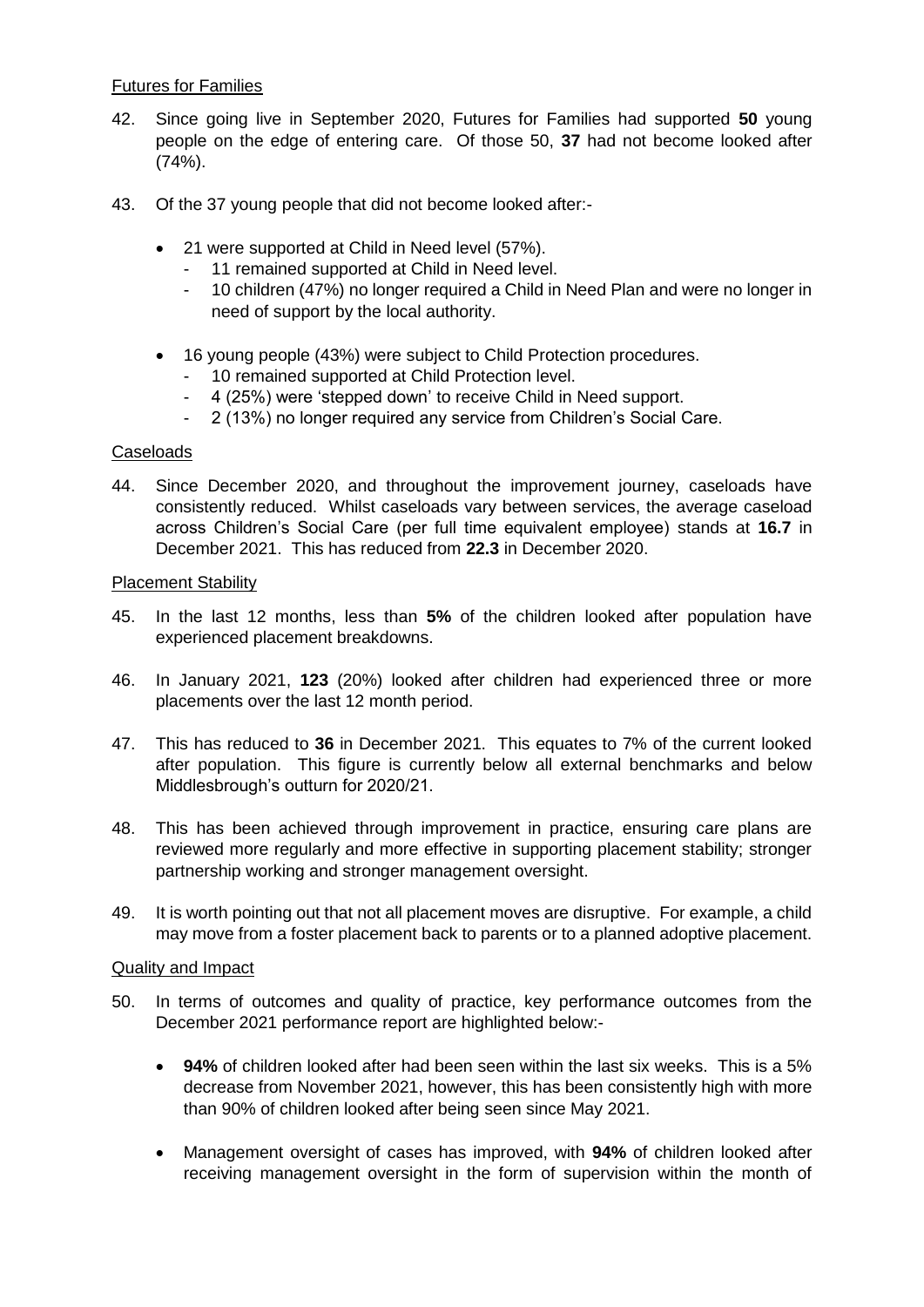December 2021. Again, this is a 5% decrease from November 2021, however, this has been consistently high with more than 90% of CLA receiving management oversight since May 2021.

- **99%** of children looked after had a recorded Personal Education Plan (PEP) within the previous six months. This performance has remained consistently high and has not dropped below 93% for the last 12 months.
- **90.8%** of CLA health assessments have been conducted and recorded within the last 12 months. (This does not include a small cohort of older young people who did not wish to undertake a health assessment). Again, performance has been consistently high at more than 90% for the last 12 months.
- **66.1%** of children had undergone dental assessments in the last 12 months and appears to be one of the areas most impacted by Covid and requires ongoing improvement.

# **Changing Perceptions of Children in Care**

- 51. Key to improving perceptions around children in care is ensuring the voice of those with care experience is heard and listened to.
- 52. Since the review was undertaken, a significant amount of work has been ongoing to increase participation with children in care and care leavers. This includes the commissioning of 'Participation People' – an organisation that delivers award-winning youth voice, engagement and participation programmes across the UK and is working with Middlesbrough Council to:-
	- Inspire Change Changing the approach to working with young people by transforming organisational culture.
	- Gain Data Helping to understand the lived experience of young people by using youth-led programmes.
	- Take Action Keeping young people engaged and working with them to find out what they think needs to change.
- 53. As a result of collaborative working, the following groups have recently been relaunched for care experienced young people to come together and have a voice in influencing key decision makers when developing services for children and young people:-
	- Middlesbrough Mini Children in Care Council for care experienced young people aged  $7 - 12$  years
	- Middlesbrough Children in Care Council for care experienced young people aged 13 – 17 years
	- Middlesbrough Care Leavers Forum for care experienced young adults aged 18  $-25$  years.
- 54. In addition, through engagement with Participation People, Middlesbrough's Corporate Parenting Board has been kept updated and involved in youth engagement work and recently hosted a workshop with care experienced young people and care leavers to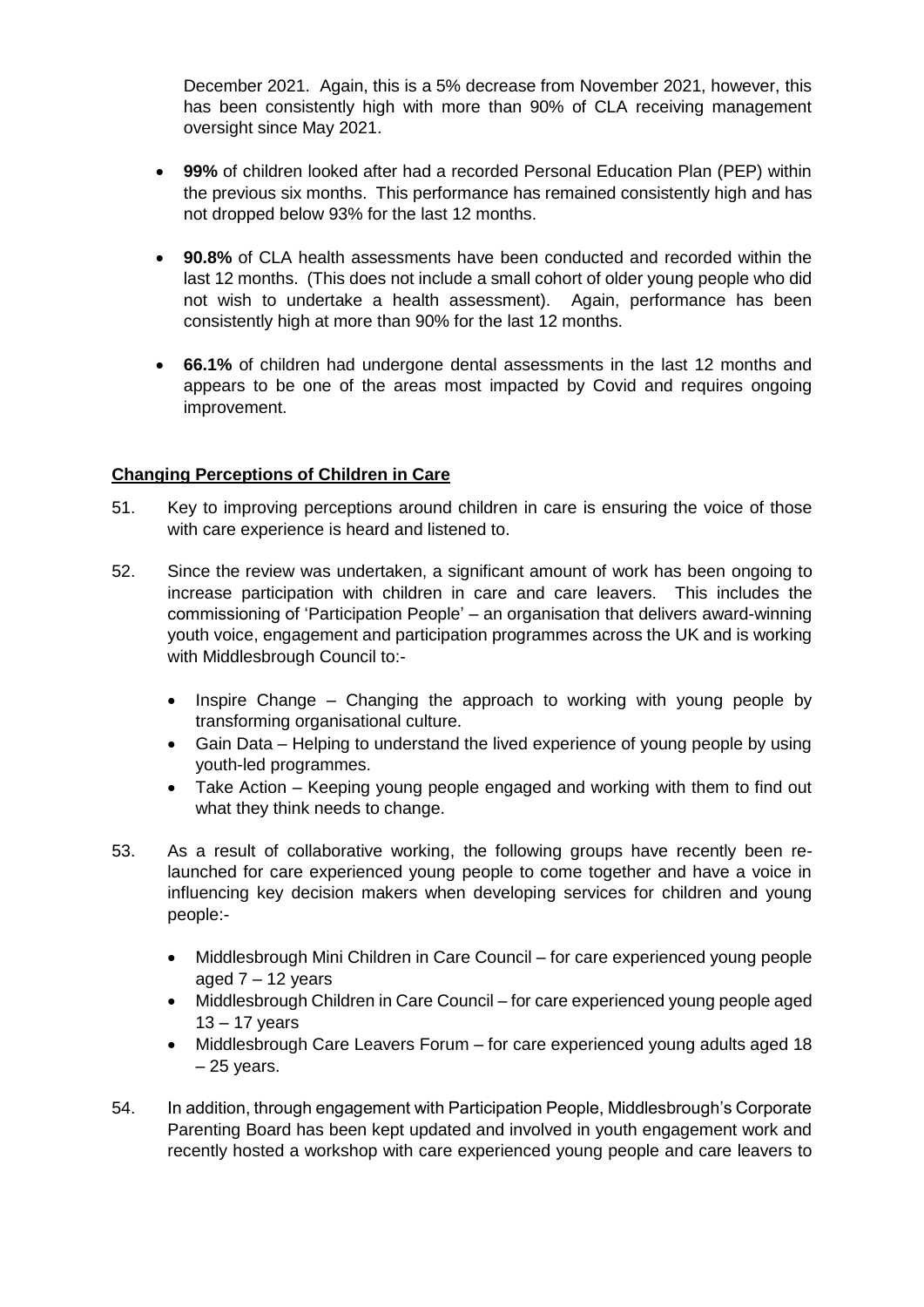speak to them about their experiences of being looked after, their hopes and aspirations for the future and how they see services for young people being shaped.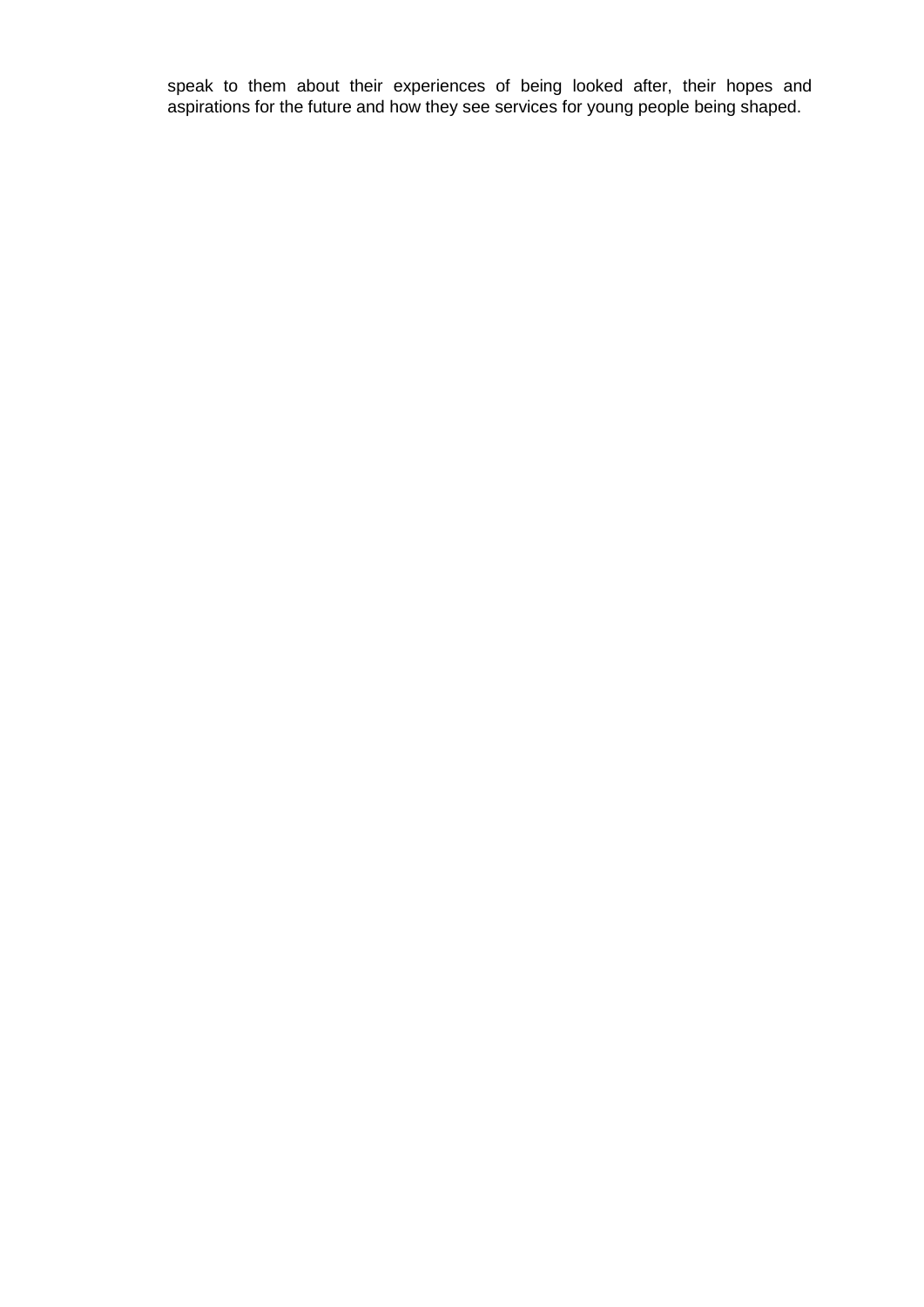# **CONCLUSIONS**

- 31. Based on the evidence provided throughout the investigation, the Panel's conclusions are as follows:
	- a) The Panel wishes to acknowledge that due to the need for Children's Services to improve with urgency and pace, significant progress has been made since the Panel commenced its review. This is supported by the Department for Education's Children's Commissioner recommending that Children's Services in Middlesbrough no longer required oversight by the Commissioner and was endorsed by the Minister for Children and Families in July 2021.
	- b) The Panel also acknowledges that improvements were made despite significant demand on services coupled with the Covid pandemic which called for alternative and inventive ways of working.
	- c) The Panel recognises that whilst the number of children looked after in Middlesbrough remains high, it has significantly reduced – with a 19.5% reduction during the period November 2020 to November 2021.
	- d) The Panel feels reassured that since the start of its review, significant improvements have been made across Children's Services in Middlesbrough, with the following areas most recently noted as having improved by Ofsted:-
		- Senior managers are realistic and know their service they are aware of progress and areas that still require improvement.
		- Social Worker caseloads have begun to reduce.
		- There is stronger practice in relation to immediate safeguarding concerns and in support provision for children in need where serious concerns exist and they are on the 'edge of care'.
		- Social Workers are enthusiastic and know their children and families well and are committed to improving their lives.
	- e) The Panel also notes positive progress has been made in the following areas:-
		- An increase in the numbers of children being adopted, where it is in their best interests, with more Middlesbrough children being adopted than from any other Tees Valley local authority in the last 12 months up to December 2021. Parallel planning has been improved between Middlesbrough's fostering service and Adoption Tees Valley. In addition, Adoption Tees Valley continues to promote interest in adopting through continuous recruitment events managed by a dedicated Marketing Officer.
		- A significant reduction in the number of children living in connected carer placements and an increase in the number of children whose permanency has been secured via Special Guardianship orders.
		- A 50% reduction in the number of children residing in Placements with Parents during the 12 month period to August 2021.
		- A significant reduction in external residential placements in the six months up to December 2021.
		- An increase in young people being placed in Middlesbrough residential provision.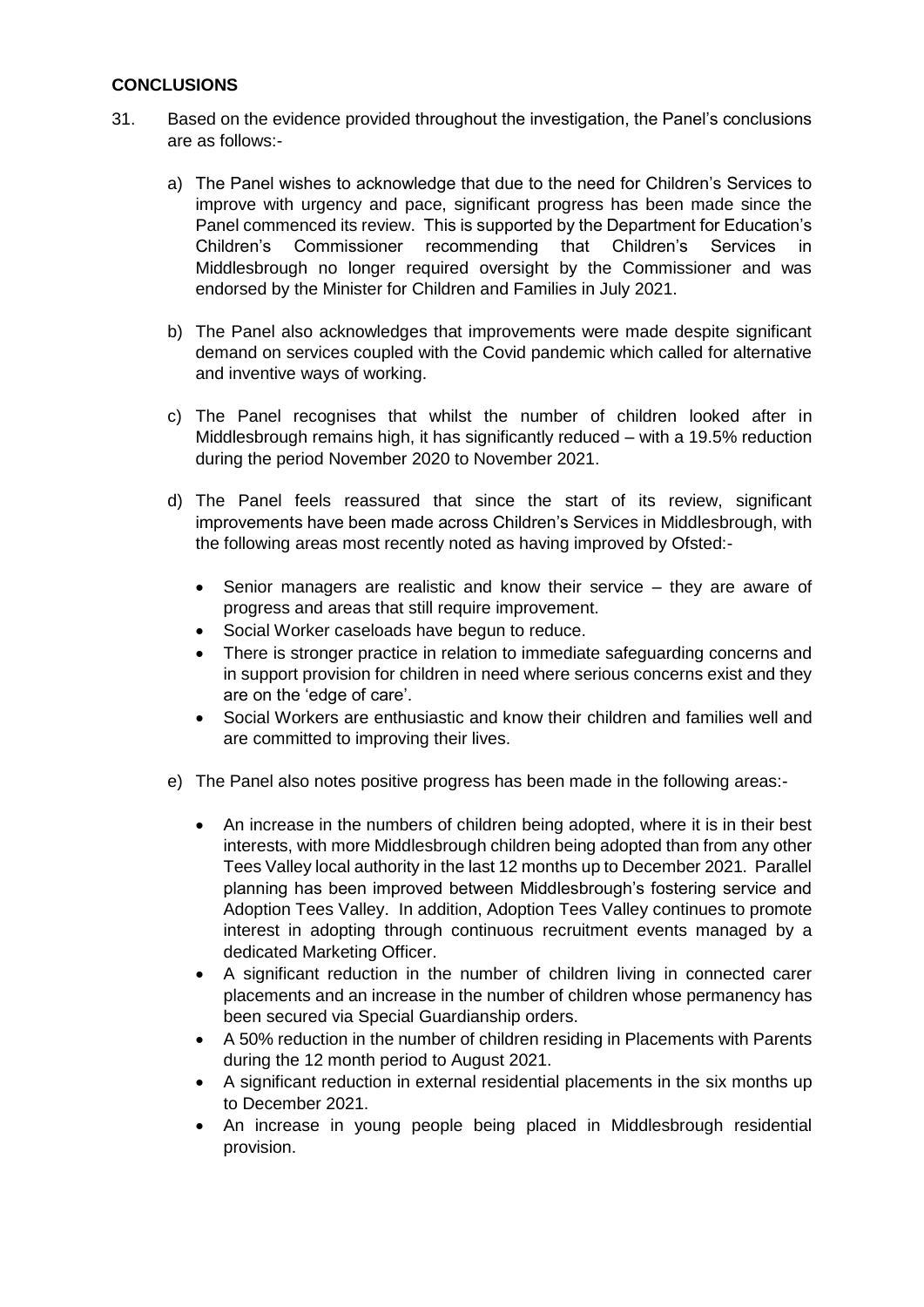- An increase in the use of in-house foster care placements as opposed to Independent Foster Agency placements.
- f) The Panel is aware that there are areas of the service that require further development and is keen to ensure it is kept updated on progress.
- g) The Panel heard that Children's Services has implemented a sophisticated data analysis package to monitor demand, impact and trends and to support improved performance reporting and social work practice. A raft of Performance Management Framework indicators are in place and appropriate scorecards are being developed by the Service Area and Children's Services Improvement Advisor, with input from the relevant Chairs, for use by this Scrutiny Panel, the Children and Young People's Learning Scrutiny Panel and Corporate Parenting Board for governance and assurance purposes. The Service has also developed a set of seven proxy indicators with indicative targets based on statistical neighbour averages with the ambition of achieving the statistical neighbour average for children looked after over the next three years.
- h) The Panel recognises that the Futures for Families Service has been successful in providing support for young people on the edge of care and has prevented 37 young people becoming looked after. The service also provides support to fragile placements and placement stability has improved.
- i) The Panel notes that there have been improvements in practice with consistently high numbers of children looked after being seen by social workers; improved management oversight of cases; consistently high (99%) numbers of children looked after having a recorded Personal Education Plan and more than 90% of children looked after health assessments being carried out. The Panel notes that an area for improvement is dental assessments where 66% of children looked after have had an assessment in the last 12 months, however, this has also been impacted by Covid.
- j) The Panel is aware of the need to increase the number of Middlesbrough foster carers in order to provide sufficient local placements for Middlesbrough children and acknowledges that in-house capacity has been increased due to continued foster carer recruitment drives and a range of initiatives including managed social work teams (Innovate) specifically working to: bring children from expensive external placements back to Middlesbrough; reduce the number of children placed with parents on care orders (where safe to do so); progressing plans for Special Guardianship where children live with a connected persons carer; and ensuring support is provided for children living with foster carers where the placement is at risk of breaking down. This work has realised significant cost reductions. The Panel acknowledges that there are specific groups of young people for whom more specialised carers/placements are required including older children/teens, parent and baby placements, sibling groups, children with complex needs and/or disabilities, children from minority ethnic groups and that these children can wait longer for permanent homes.
- k) A Corporate Parenting Strategy has been devised and adopted which includes a Permanency Strategy and Sufficiency Strategic sitting within it. Each strategy was shaped by input from children and young people in Middlesbrough.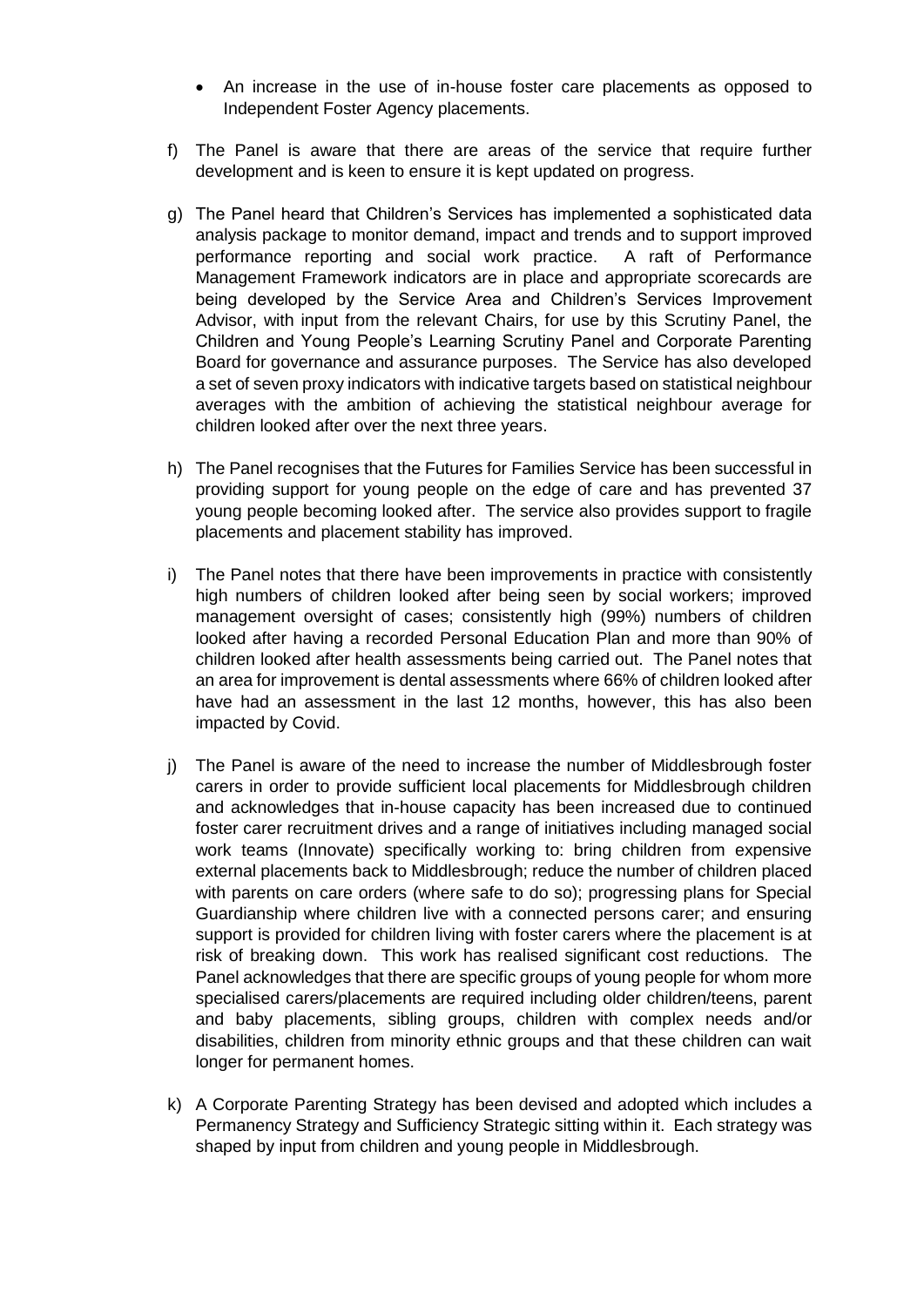- l) The Panel heard that Children's Services had developed a social work practice model 'Children and Relationships First', developed with the workforce. This was supported by the recently established Centre for Practice Excellence which, as well as supporting the practice model, provides co-ordination to driving innovation and best practice across the whole system of support for children and young people and offers tools and resources to support the practice model, workforce development, quality assurance arrangements and opportunities to share and develop best practice.
- m) The Panel recognises the excellent work being undertaken by Pause, a national charity working with women who have experienced, or are at risk of, repeat removals of children from their care. Pause offers an intensive support programme with the aim of breaking the cycle of repeat removals by supporting women to tackle destructive patterns of behaviour and to develop new skills and responses to create a positive future. Pause is currently working with 11 women in Middlesbrough.
- n) In terms of improving perceptions of children in care, the Panel is encouraged to learn that increased engagement is taking place with children in care and care leavers through Participation People and is supportive of this being developed going forward.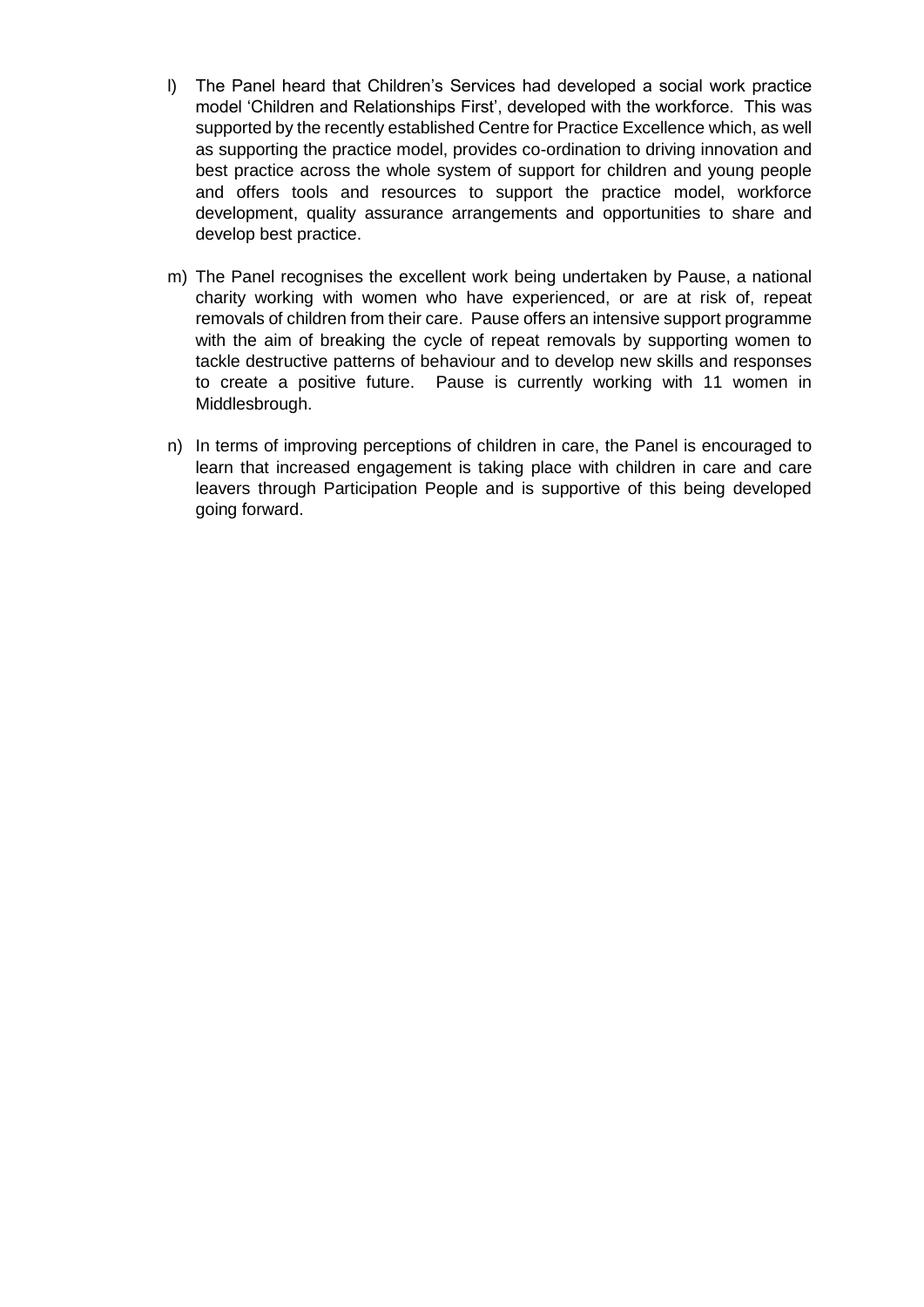#### **RECOMMENDATIONS**

- 32. Based on the evidence gathered during the investigation, and the conclusions above, the Children and Young People's Social Care and Services Scrutiny Panel makes the following recommendations for consideration by the Executive:
	- a) The Panel supports the sustained efforts being made to reduce the number of children looked after in Middlesbrough in line with our regional statistical neighbours and that the performance scorecard being reported to LMT on a sixweekly basis in relation to this indicator be shared with the Panel on a quarterly basis.
	- b) The Panel notes the high percentage of children (15.1%) who become looked after at birth and recommends that a specific piece of work be undertaken to establish why this is the case and that this work includes performance information and exploration of whether further interventions can be put in place to reduce this figure. If appropriate, a set of performance indicators should be identified to monitor improvement over the next year in the first instance.
	- c) That analysis be undertaken to identify any potential gaps in child protection provision in the more ethnically diverse wards and further work be undertaken to provide assurance that the statistical under representation/over representation of children of different ethnicities being looked after by the local authority aligns with the level of need amongst these groups.
	- d) That work is undertaken to identify how the provision of Early Help can be increased in North Ormesby, (subject to further analysis and if this remains appropriate), and that the recommendations put forward by this Panel in its Final Report on 'Locality Working from a Children's Services Perspective' regarding further assessment of demand and the number of Early Help workers assigned to the areas, be taken forward.
	- e) That the sustained efforts to increase the number of children being placed in an inhouse foster placement be continued and that the targets established remain a key priority indicator for the service and performance be regularly reported to the Panel.
	- f) The Panel appreciates the challenges faced by the service in relation to the recruitment and retention of Foster Carers and the continuous efforts being made to increase in-house Foster Carer provision. It is recommended that additional feedback is sought from Foster Carers leaving Middlesbrough's Fostering Service to ensure that the information gained through the satisfaction surveys is fully utilised to focus on continuing improvement in this area.
	- g) The Panel notes that there is currently very little advertising across the town to indicate that Middlesbrough Council needs and wants more people to become inhouse foster carers. The Panel recommends that the work to increase the number of carers continues with pace and focus on additional advertising and marketing which should be analysed to improve awareness of the continuous need for more people to become in-house foster carers.
	- h) The Panel appreciates that an essential strand to improving sufficiency is to continue to improve social work practice. It is acknowledged that numerous initiatives have been put in place to achieve this including the introduction of a Social Work Practice Model, a new Centre for Practice Excellence, the development of the Corporate Parenting Strategy, the work undertaken by the Future for Families Team, the commissioning of Innovate Teams and the effectiveness of the PAUSE project. However, whilst the Panel acknowledges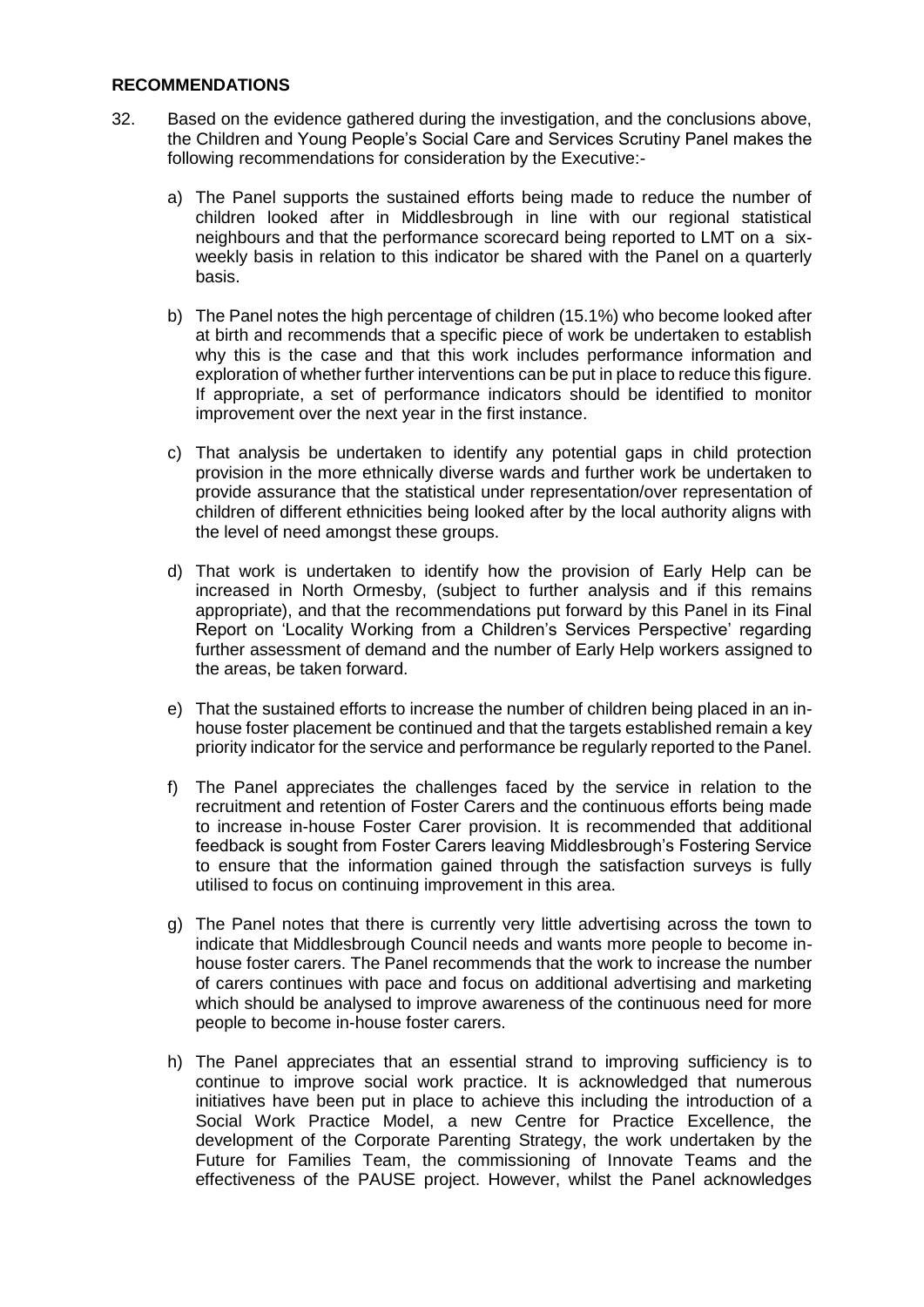improvements in the reduction of the use of Connected Carer Placements and Placements with Parents, it remains an area for improvement, and it is recommended that performance data is regularly presented to the panel in respect of these elements.

- i) The Panel recognises that particular progress has been made in strengthening the auditing process which provides a wide and in-depth coverage of the quality of services, however, a small proportion of social work practice continues to be identified as 'inadequate' through the audits. Whilst the Panel notes the continuing reduction in 'inadequate' practice, it recommends that increased focus is placed on addressing poor quality practice through increased management oversight, support, guidance and training identified as appropriate for individuals, as set out in the Children's Services improvement plan.
- j) The Panel would also reinforce that the day to day lived experience of the child should be at the heart of all social work practice and that this should be a key feature of learning and development to improve practice and a key part of the auditing process.
- k) That the improvement in the number of children being placed for adoption over the period 2018/19 (17) to 2020/21 (22) be continued alongside the improved focus on permanency planning.
- l) That progress against the set of seven proxy indicators with indicative targets based on statistical neighbour averages be reported to the panel and OSB on a quarterly basis.
- m) That mandatory training to provide a basic awareness of the Children's Social Care system, including information regarding key terms and phrases, be provided to all Council staff and Elected Members through the Middlesbrough Learns platform and that this be completed on an annual basis.
- n) That the local authority considers the use of certain terminology and acronyms that can be perceived as negative in relation to children in care/care leavers and that this be considered in conjunction with the young people themselves via the Children in Care Council, Care Leavers Forum and other participation routes.
- o) That the Participation Officer be asked to undertake a piece of work with children in care and care leavers through the various forums that have been established, to obtain their views around their experiences of the care system, what works well, what does not work well and to present their findings to the Panel and the Corporate Parenting Board.
- p) That opportunities are maximised to continually gather the views of children and young people in care, care leavers and their carers that can be used to shape and drive service improvement within the system.